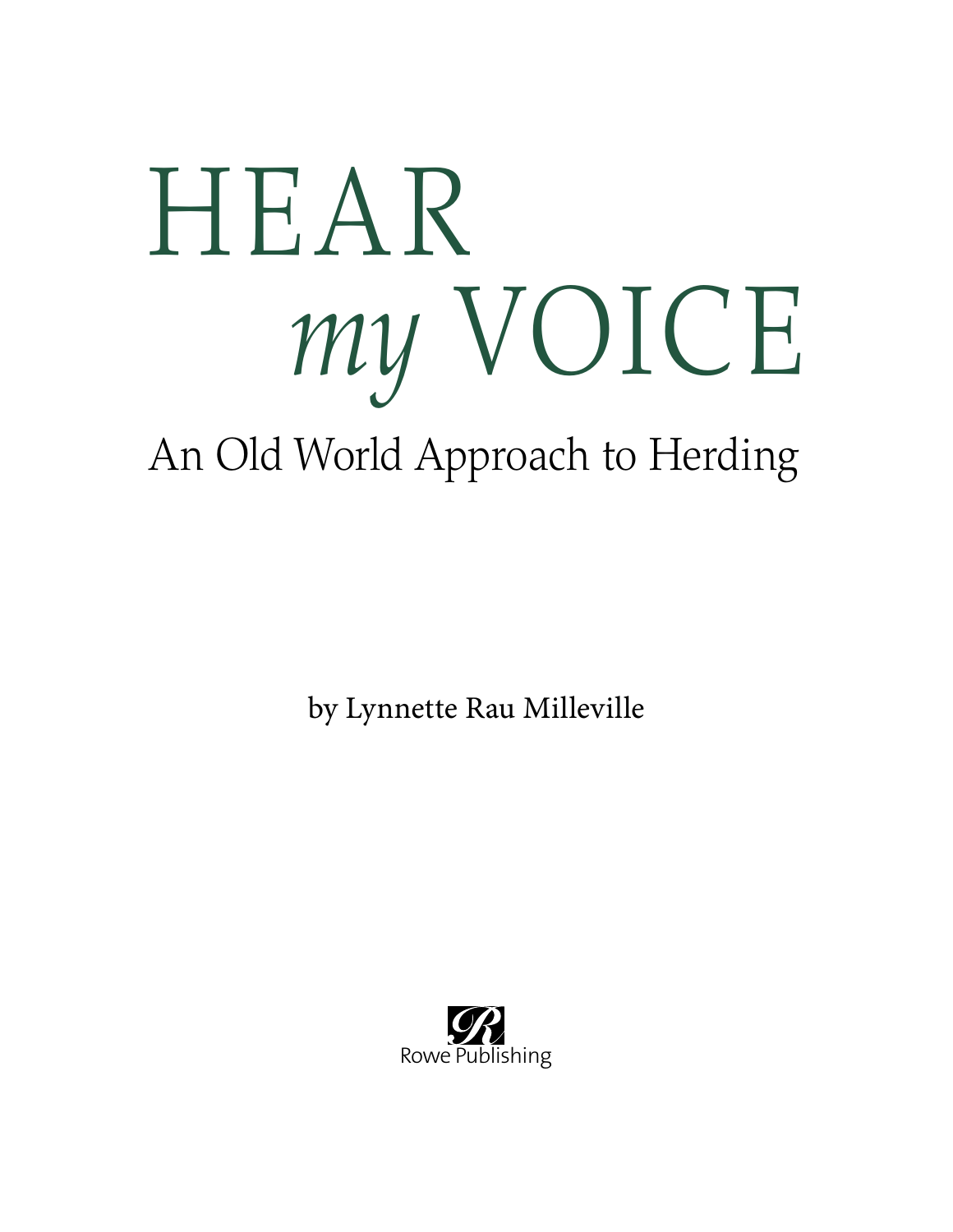Copyright © 2015 by Lynnette Rau Milleville. All rights reserved.

> ISBN 13: 978-1-939054-36-4 ISBN 10: 1-939054-36-2

Back cover photo by Jeanine Dell'Orfano.

No portion of this work may be used or reproduced in any manner whatsoever without written permission of the copyright holder and/or publisher.

The information shared in this book may or may not be right for your situation. If you choose to use these methods, you will hold the author, publisher, and their affiliates harmless.

#### 1 3 5 7 9 8 6 4 2

Printed in the United States of America Published by



www.rowepub.com Stockton, Kansas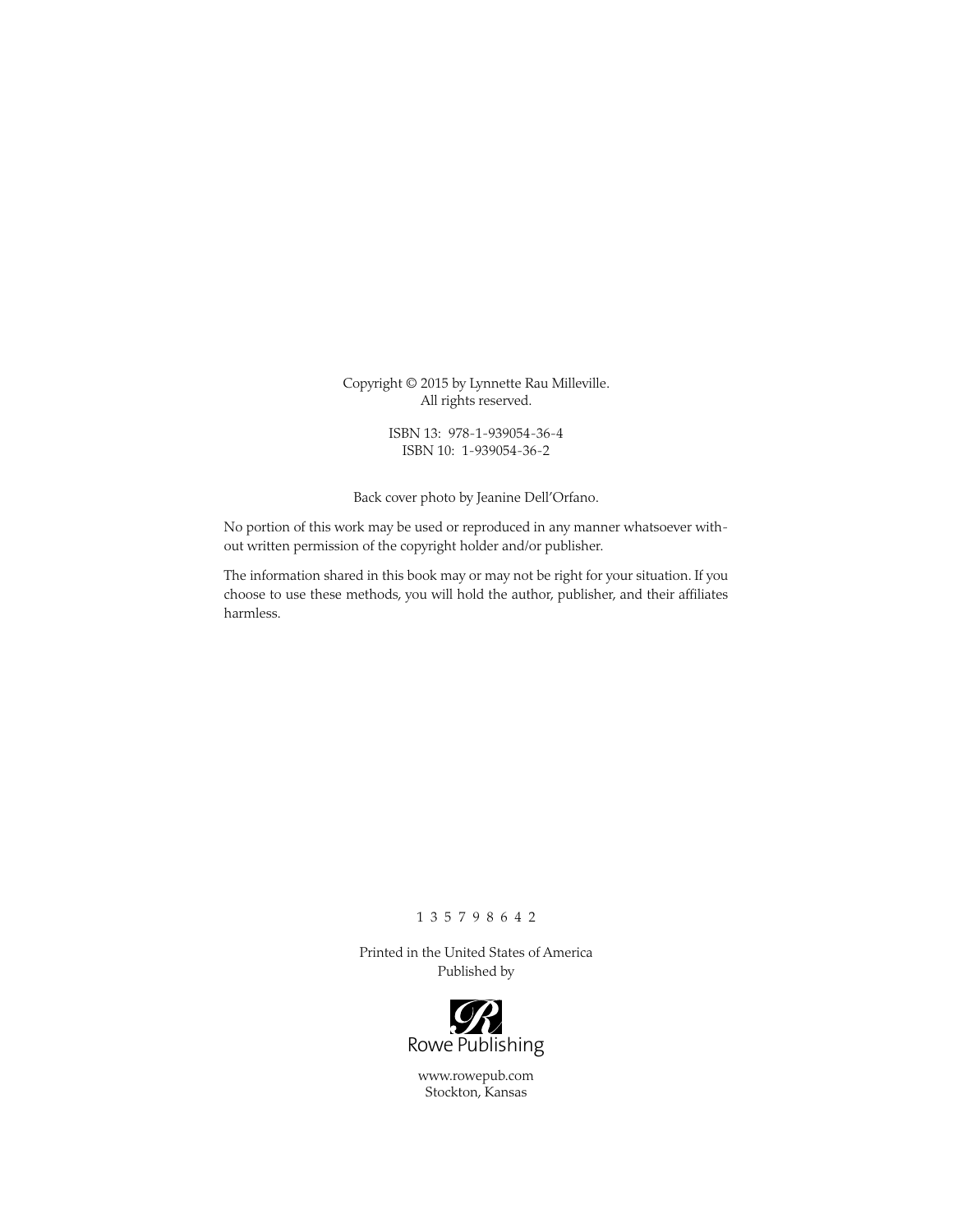## **Contents**

| One<br>The Development and Use of Tending Dogs in European Agriculture 6 |
|--------------------------------------------------------------------------|
| <b>Two</b>                                                               |
| <b>Three</b>                                                             |
| <b>Four</b>                                                              |
| <b>Five</b>                                                              |
| <b>Six</b>                                                               |
| <b>Seven</b>                                                             |
| <b>Eight</b>                                                             |
| <b>Nine</b>                                                              |
| <b>Ten</b>                                                               |
| <b>Eleven</b>                                                            |
| <b>Twelve</b>                                                            |
| <b>Appendix I</b>                                                        |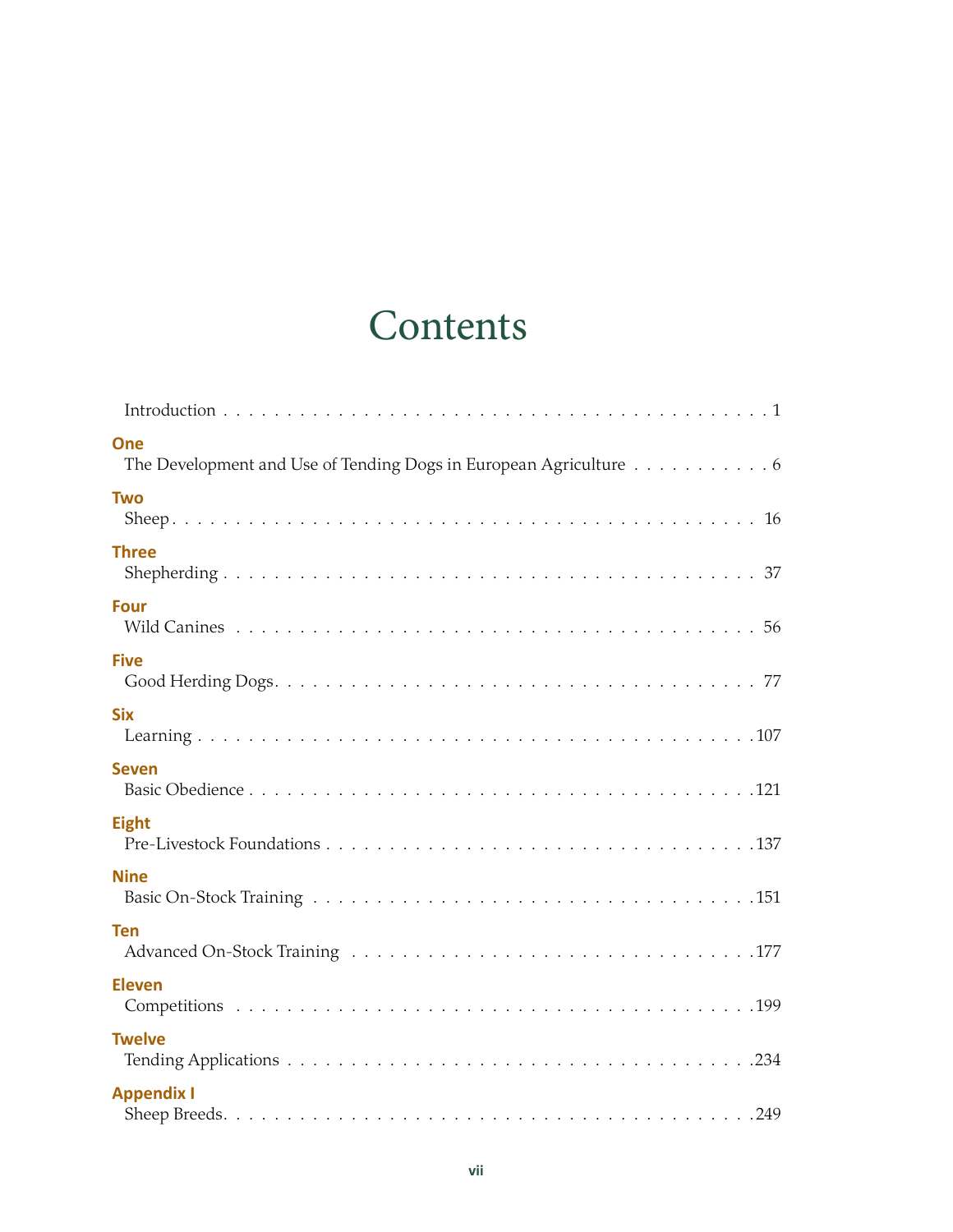| <b>Appendix II</b>  |
|---------------------|
| <b>Appendix III</b> |
| <b>Appendix IV</b>  |
| <b>Appendix V</b>   |
|                     |
|                     |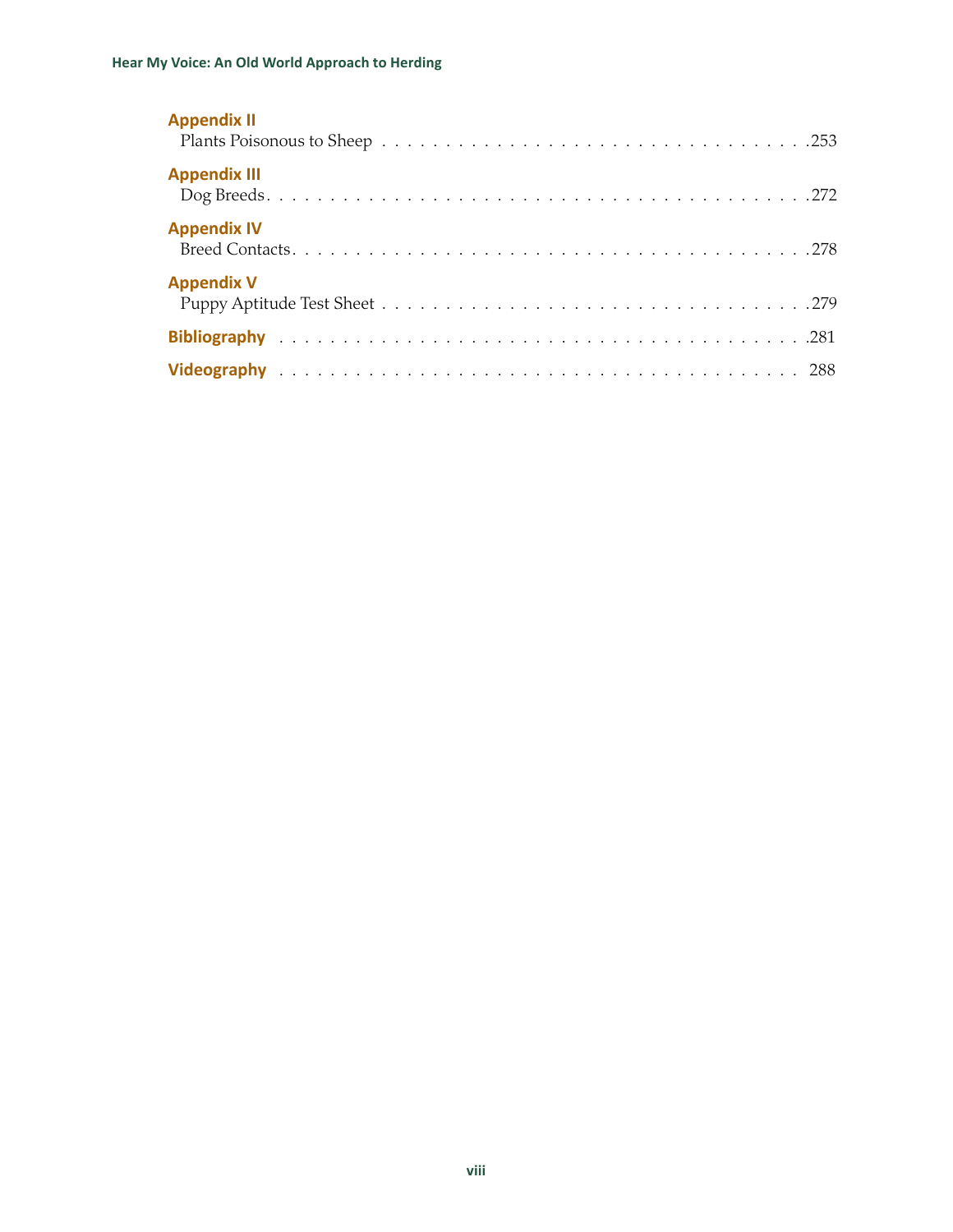### Introduction

I tell you the truth, the man who does not enter the sheep pen by the gate, but climbs in by some other way, is a thief and a robber. The man who enters by the gate is the shepherd of his sheep. The watchman opens the gate for him, and the sheep listen to his voice. He calls his own sheep by name and leads them out. When he has brought out all his own, he goes on ahead of them, and his sheep follow him because they know his voice. But they will never follow a stranger; in fact, they will run away from him because they do not recognize a stranger's voice (John. 10. 1-5; New International Version Bible).

This is not to say that any particular herding breed is superior to another, as some have claimed. It does mean, however, that we must know our dogs' herding heritage so we can pick the breed that best meets our specific needs. For example, on a small farm in the hills of New England or on the rolling countryside of the Midwest,

The shepherding abilities of all breeds of herding dogs stem from the same source, the wolf's pack-hunting instinct. Through selective breeding, mankind has modified and molded this instinct in different ways to meet the specific needs of place and time. Over the centuries, three general herding styles have emerged: fetching, as typified by the Border Collie of Great Britain; driving, as represented by the Huntaway of New Zealand; and tending, as typified by the German Shepherd Dog. This does not mean, of course, that Border Collies only fetch, Huntaways only drive, or German Shepherds only tend. Some German Shepherds, for example, make excellent allaround farm dogs with the ability to fetch, drive and tend. It does mean that the best German Shepherd will not show the fetching ability of the best Border Collie. Similarly, a skillful trainer can teach some Border Collies to bark at stock. But their "noise" (to use the New Zealand term) will not have the power of the best Huntaway, a dog bred to use the force of its voice to drive sheep.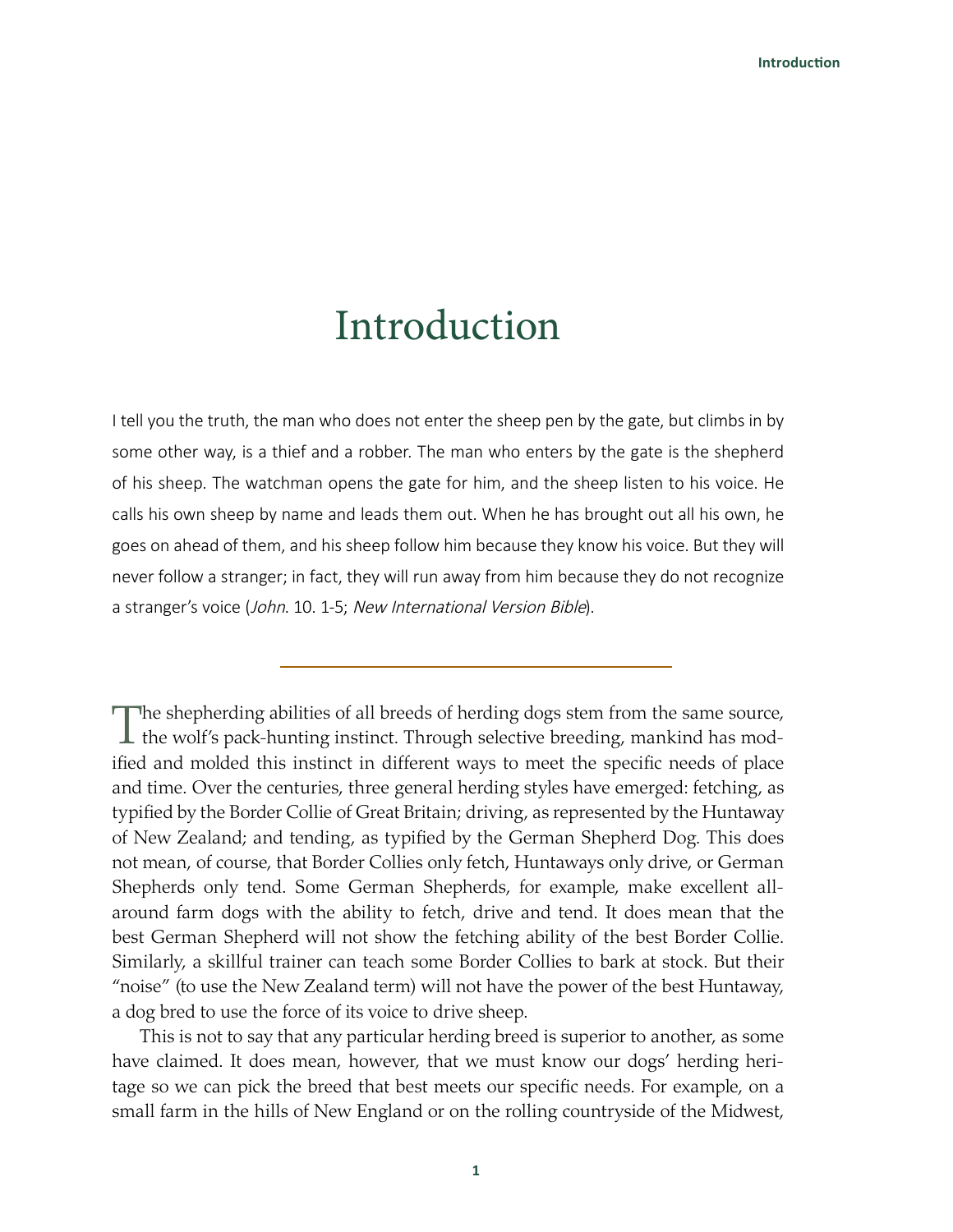a loose-eyed,<sup>1</sup> all-around farm dog might be the best choice, while a fetching dog might be better on a large sheep ranch in the Rocky Mountains. In the cut blocks and municipal grazing areas of Western Canada, a tending dog might best meet our needs. Only by carefully matching a breed's inherent strengths and weaknesses with the tasks required, can we make the best choice. We will enjoy only limited success if, on the contrary, we require our herding dogs to perform tasks to which they are not ideally suited.

Similarly, we should design our training techniques to maximize our dog's strengths and minimize its limitations. Further, we must keep in mind that strengths and limitations can be defined only relative to the herding tasks at hand. This means that no single training technique or program is best for all breeds in all situations.

Some successful trainers argue that the techniques developed to train Border Collies work best for all breeds with the exception of some very specialized driving breeds like the Huntaway. I disagree. We will train our dog more efficiently and in less time if we develop training programs designed to enhance our dog's unique talents.

The same principles apply to dogs trained specifically for herding trials. In Canada, Europe and the United States, most of the dogs working livestock are sport dogs, trained for trialing. Relatively few work on ranches or farms any longer. If you wish to train your dog for the sport of trialing, you will enjoy more success if you choose the style of herding and course for competition that best tests the special capabilities of your dog and if you choose a training program that teaches your dog to work the course you have chosen. Specifically, if you own a Border Collie, use a training regimen that prepares you and your dog for the International Sheep Dog Society (ISDS) course. If your dog is a German Shepherd, train to compete on the Verein für Deutsche Schäferhunde (SV) course. If your dog has all-around herding talent, particularly with driving livestock, train for the Australian Shepherd Club of America (ASCA) course.

This is a controversial position; many disagree with it. I urge you to read widely to become acquainted with other points of view, so you can better choose the approach that best suits you. Most sheep herding programs are based on relationships of fear: the sheep's fear of shepherds and their dogs. In contrast, this book is about building trust. The sheep learn to follow the shepherd, not because they must, but because they want to. Over the years, I have trained a variety of working dogs, fetching dogs, all-around herding dogs and tending dogs. I have tried different techniques and programs. The kind of specialized approach detailed in the following pages has worked best for me, as well as for my students. This book is about training dogs to tend sheep in the European style.

<sup>1</sup> A strong-eyed dog shows intense concentration, a stalking approach and a natural tendency to pause or crouch. A medium-eyed dog shows intense concentration, but freer movement, without stalking or pausing. In comparison, a loose-eyed dog has good concentration, but lacks the intensity of the strong or medium-eyed dog. The loose-eyed dog may glance at its surroundings, but this does not signify a lack of attention. The loose-eyed worker is often as effective as one that shows more eye (The American Working Collie Association n.d.:6).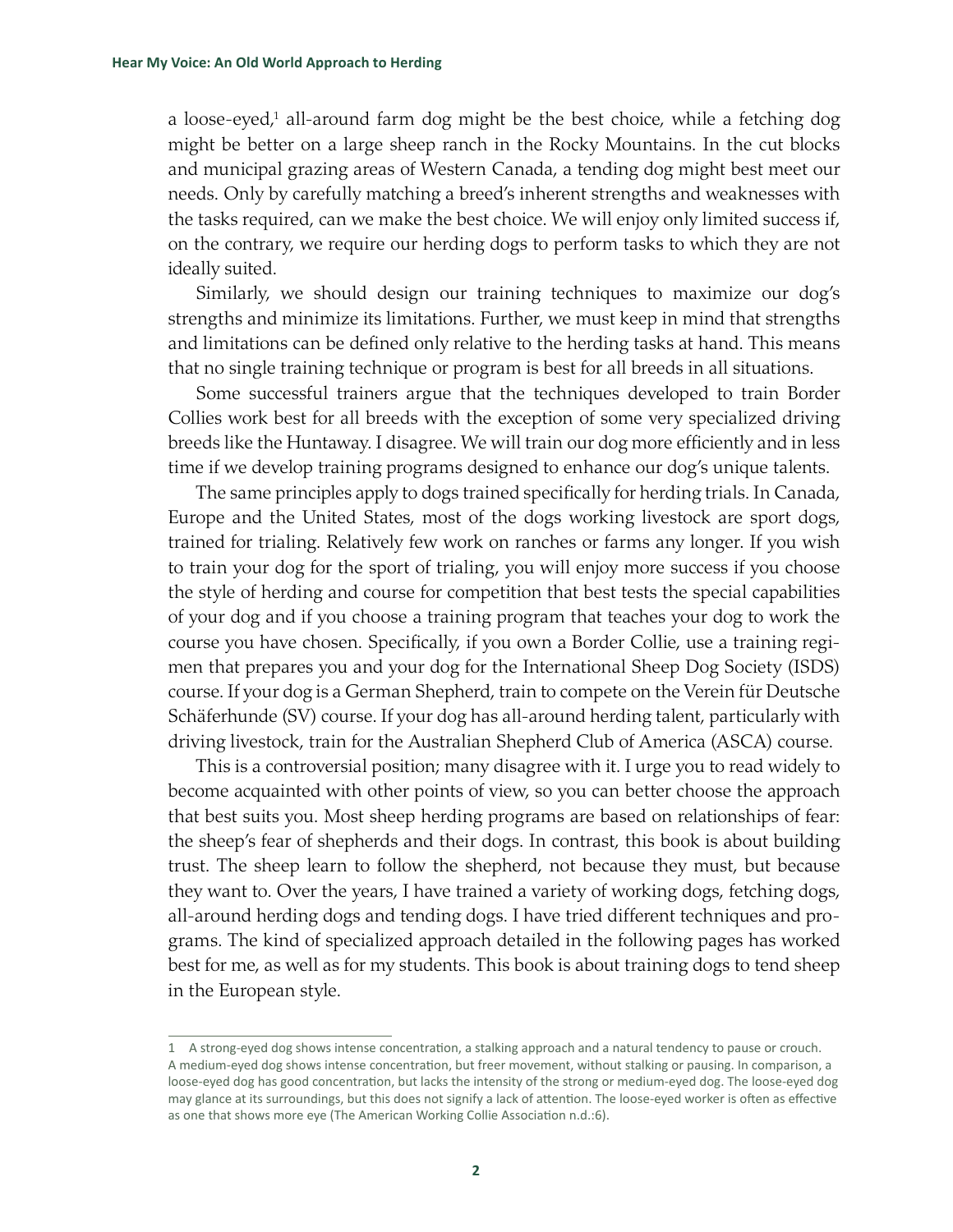I will never forget my introduction to herding. I was awestruck with the magic of a Border Collie named Roy. The grace and fluidity of his movements, his complete focus on the sheep and his instant obedience to commands was amazing to behold. For most of us who have watched these dogs on TV, the Border Collie is the sheep dog *par excellence*. I have been involved in the breeding, training and trialing of Border Collies for many years and know firsthand the amazing feats that distinguish this remarkably capable dog. Thus, I can understand why some find other herding breeds wanting when compared to the Border Collie.

Yet, the Border Collie, as all herding breeds (indeed, all working breeds) as a product of human technology, was born into the context of specific social, cultural, political and economic developments at a particular historical place in time. Because this book is not about Border Collie training per se, it is not necessary to detail the history of the breed here. The Border Collie is a child of the Industrial Revolution—bred in Great Britain to herd in a particular way to meet the needs of the time.

Specifically, the job of the Border Collie was to gather flocks of sheep pastured in mountainous areas for long periods of time. Natural predators were few in 19th century England and sheep could generally fend for themselves. They needed neither the close supervision of a shepherd, nor the protection of a dog. The close, trusting relationship between shepherd and sheep that remained important in other areas of Europe became obsolete in the border regions of Scotland and England. Before the British Parliament passed the Acts of Enclosure, shepherds were forced to remain with their flocks for long periods of time. After enclosure, this became unnecessary. Consequently, shepherds no longer built close, trusting relationships with their sheep: no longer witnessed the birth and death of each member of their flock. In this new shepherd-sheep relationship, the dog became the enforcer. It ran far and wide, as its wolf ancestors, forcing the sheep to flock together and then drove them to the shepherd's feet through its ability to intimidate.

In contrast, the shepherds of central Europe continued to use their sheep dogs as they had for centuries. To this day, Shepherds in Germany work closely with their flocks to gain their trust (although, on occasion, their dogs must punish sheep for disobedience). In this tending relationship, the sheep must hear their shepherd's voice. The dog in this herding equation does not intimidate the sheep by barking (as does the New Zealand Huntaway) or coerce the sheep with its "eye" (the intense stare of the Border Collie). German Shepherd dogs form "living fences" to protect sheep from predators and crops from sheep. National herding competitions in Germany still feature this inherent ability of the working German Shepherd and other native herding dogs.

Without understanding the interdependent relationship between shepherds and their sheep, attempts to train dogs to tend sheep in the European style will enjoy only limited success. In the tending equation, the shepherd is the leader and the dog his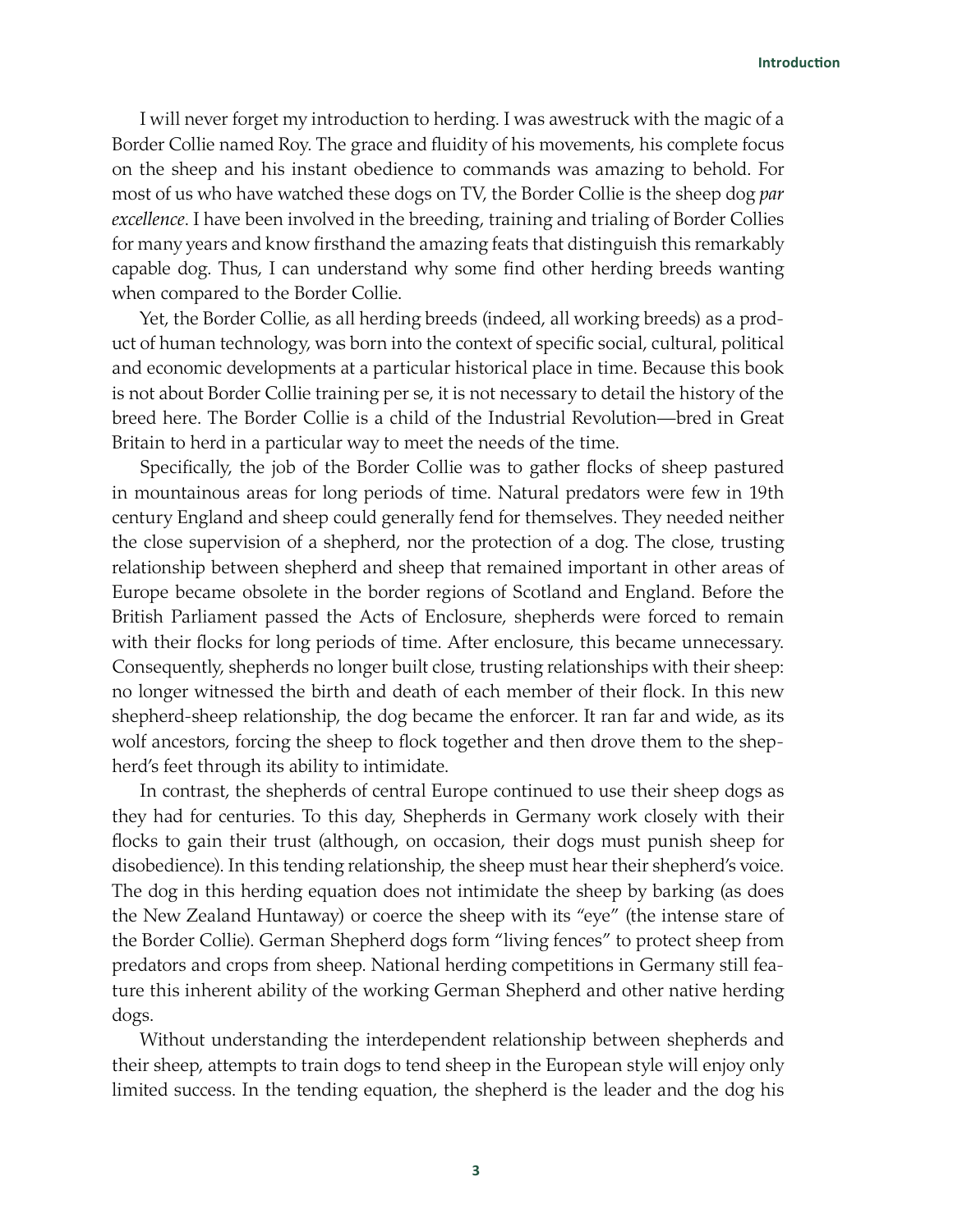helpmate, while the sheep look to both for food, shelter and protection. To grasp the dynamics of this equation, we must explore not only the perspective of the shepherd and his dog; we must understand the sheep's point of view, as well. This book differs from others about herding stock with dogs in content and in order of presentation.

The book is divided into twelve chapters dealing with topics such as the history and development of tending dogs, shepherding, choosing a herding dog, learning, obedience, and stock training. Undoubtedly, many readers will want to skip the early chapters and get right to the fun stuff—training dogs to tend sheep. I certainly enjoy that the most. But the order is important, for each chapter is a bridge to the next. Moreover, many of the techniques described in this book are specific to the training of tending dogs, and some are controversial. To understand the reasons why these techniques work, and to make them work better for you, it's necessary to put them into context.

The book begins with the dogs themselves and views the ways in which they developed in particular social and ecological contexts. It then moves on to a discussion of sheep. In order to move sheep efficiently, (or any livestock, for that matter) you must first know something about both their behavior and their nature. For example, you must know what they fear, how far and from what direction they can see, how they move and what they eat.

To become good at herding, you must become a good shepherd. You cannot do that until you know something about the art of shepherding itself. As we shall see in Chapter 3, this knowledge comes from a surprising source, the Bible's 23rd Psalm. Through reading and analyzing it carefully, we can learn the basics of becoming a good shepherd; it is a flock care checklist.

Once you understand good shepherding, you must learn herding from your dog's perspective. Dogs are descended from wolves; canine herding is rooted in the wolf's powerful instinct to hunt and kill prey. Although human beings have modified and molded the dog's hunting behavior and suppressed the instinct to kill, the herding instinct remains extremely powerful. Because the line between herding and huntingkilling is so thin, once the instinct is awakened, it must be carefully channeled and controlled. You must decide whether or not you want this, for once awakened, the predator/herding instinct can become a driving force in your dog's behavior.

Now you are ready to choose your dog. In order to make the best selection possible, you need some way to evaluate potential choices. Chapter 5 discusses how best to approach this seemingly daunting task. It includes guidance about how to test for the traits you desire in a dog and information on the techniques of structural characteristics assessment.

The way dogs learn to obey commands is the subject of Chapter 7. Here, we look at the principles of operant conditioning, for they provide the foundation on which learning rests. However, the principles of operant conditioning must be put into practice.